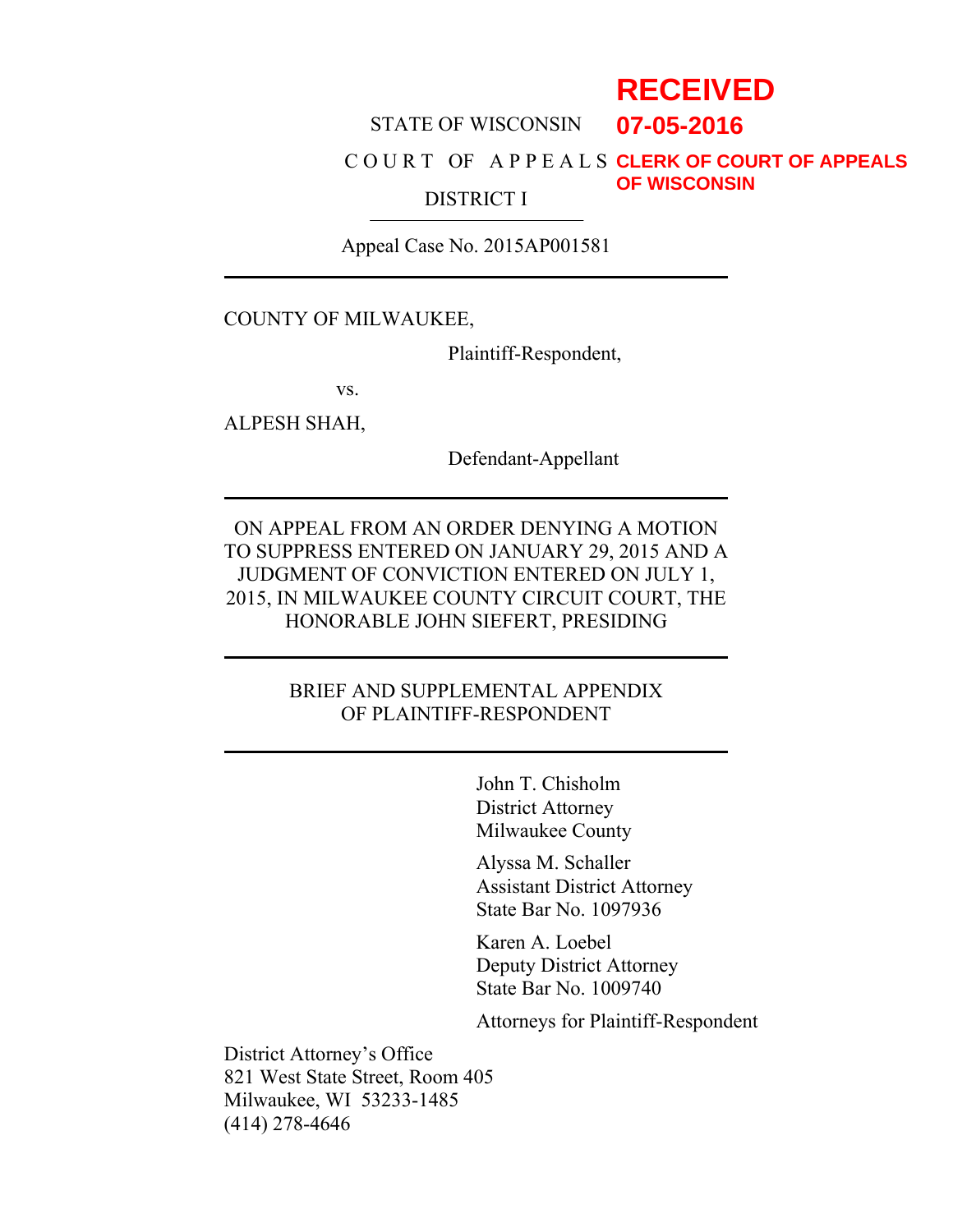# **TABLE OF CONTENTS**

| STATEMENT ON ORAL ARGUMENT AND                                                                                                                                               |
|------------------------------------------------------------------------------------------------------------------------------------------------------------------------------|
|                                                                                                                                                                              |
|                                                                                                                                                                              |
|                                                                                                                                                                              |
| I. BECAUSE THE NON-CONSENSUAL, WARRANTLESS<br>SEIZURE OF SHAH'S BLOOD COMPLIED WITH<br>WISCONSIN LAW THEN IN EFFECT, GOOD FAITH<br>PRECLUDES APPLICATION OF THE EXCLUSIONARY |
| Warrantless seizures of a person's blood were governed<br>a.<br>by State v. Bohling at the time of this incident 5                                                           |
| b. The <i>Bohling</i> test applied in instances where an officer                                                                                                             |
| Shah's admission to drinking alcohol independently<br>$\mathbf{c}$ .<br>justified a warrantless blood draw under Bohling12                                                   |
| The Deputy's Good Faith Reliance on <i>Bohling</i> precludes<br>d.<br>the application of the exclusionary rule in this case  13                                              |
|                                                                                                                                                                              |
| TO SUPPLEMENTAL APPENDIX AND<br><b>INDEX</b>                                                                                                                                 |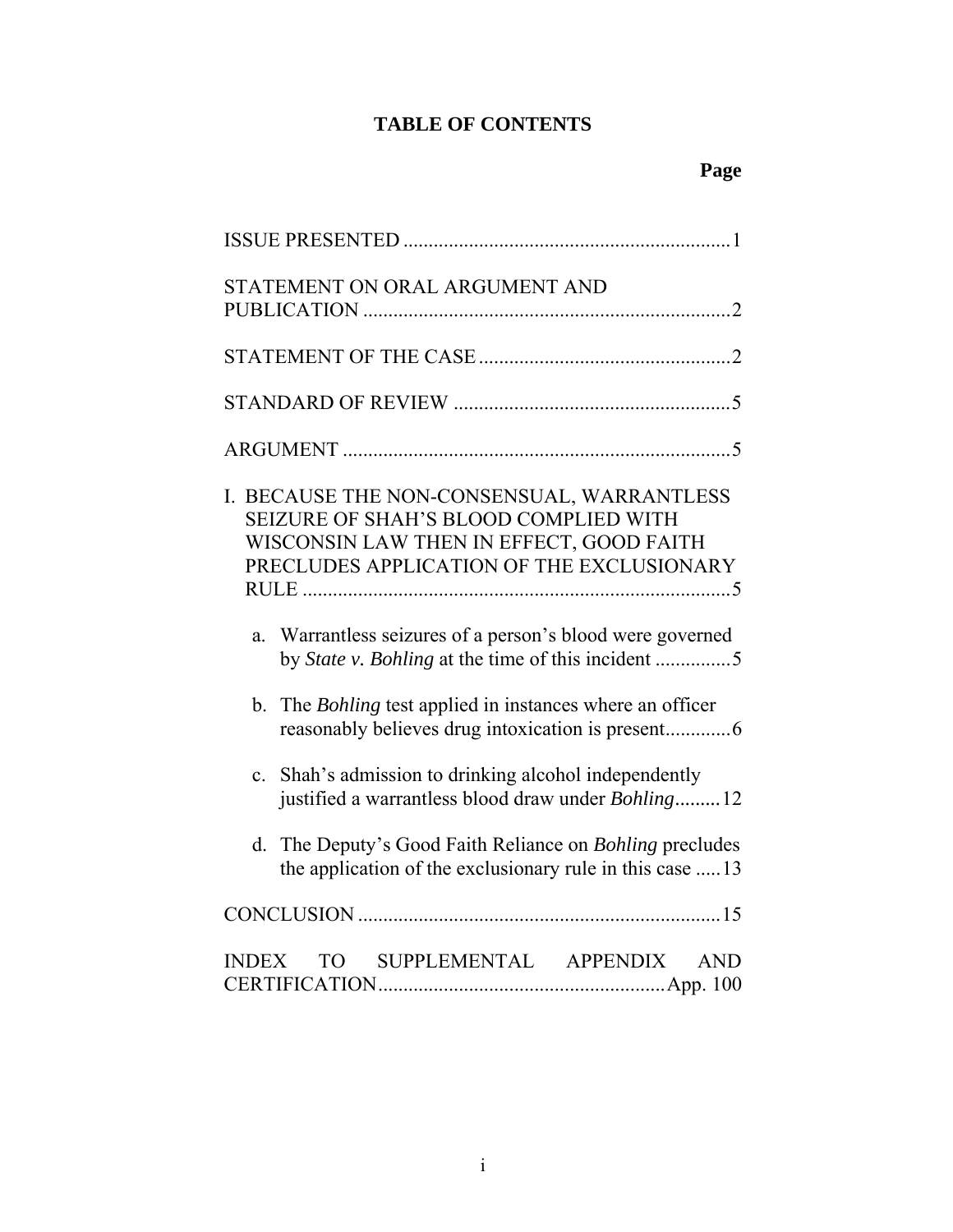# **TABLE OF AUTHORITIES**

# **CASES CITED**

# **Page**

| Arizona v. Gant,<br>556 U.S. 332, 129 S. Ct. 1710, 173 L.Ed.2d 485 (2009) 14                           |
|--------------------------------------------------------------------------------------------------------|
| Kyllo v. United States,<br>533 U.S. 27, 121 S. Ct. 2038, 150 L.Ed.2d 94 (2001)14                       |
| Missouri v. McNeely,                                                                                   |
| Payton v. New York,                                                                                    |
| People v. Ritchie,                                                                                     |
| State v. Bohling,                                                                                      |
| State v. Casarez, 2008 WI App 166,                                                                     |
| State v. Dearborn, 2010 WI 84,                                                                         |
| State v. Hughes, 2000 WI 24,                                                                           |
| State v. Kennedy, 2014 WI 132,                                                                         |
| State v. Loranger, 2002 WI App 5,                                                                      |
| State v. Malinowski, No. 2010AP1084-CR,<br>unpublished slip op. (WI App Nov. 10, 2010)8, 9, 10, 11, 12 |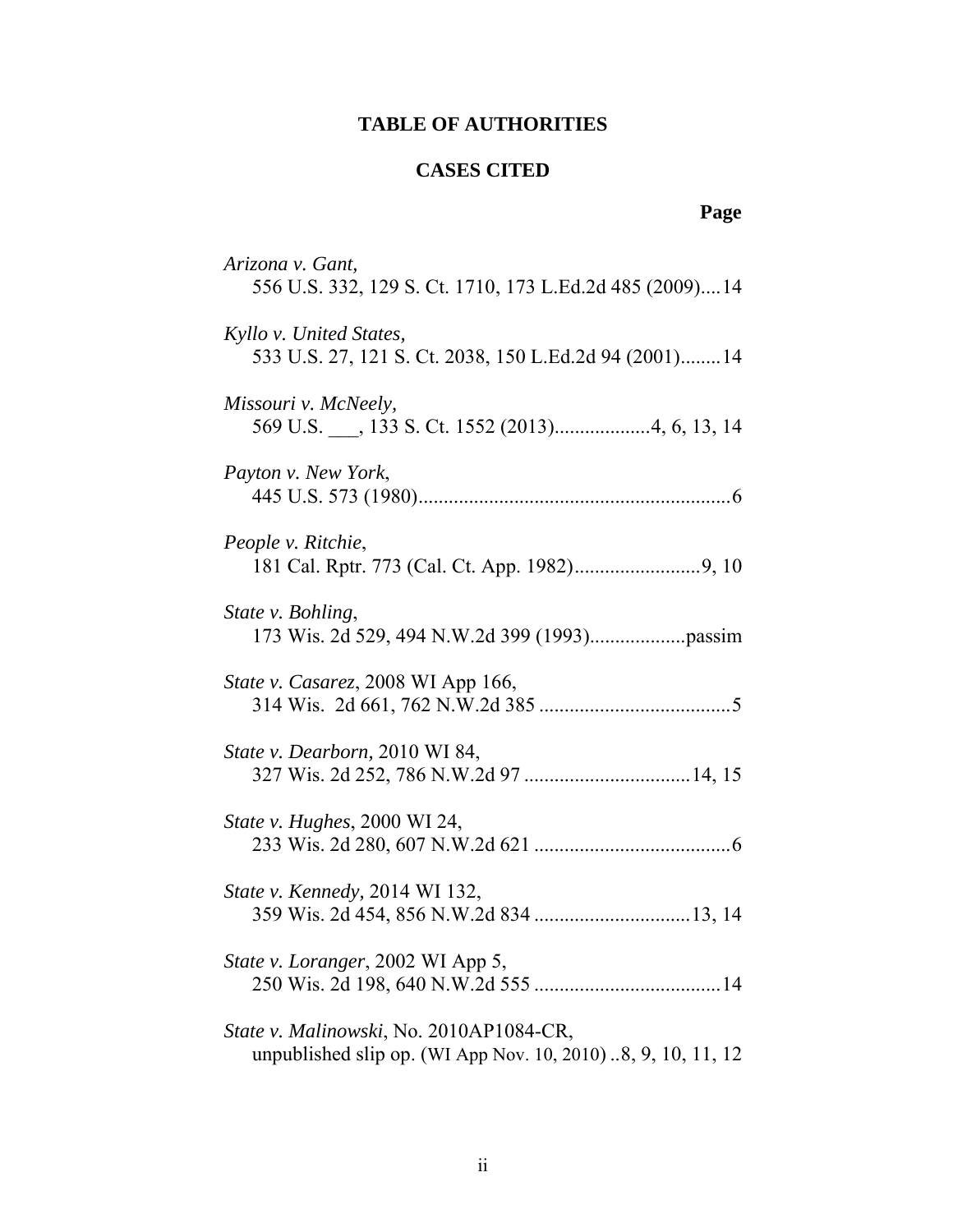| <i>State v. Oberst, 2014 WI App 58,</i> |
|-----------------------------------------|
| <i>State v. Parisi</i> , 2016 WI 10,    |
| <i>State v. Reese</i> , 2014 WI App 27, |
| State v. Smith,                         |
| Turner v. State,                        |
| United States v. Jones,                 |

# **WISCONSIN STATUTES CITED**

565 U.S. ——, 132 S. Ct. 945, 181 L.Ed.2d 911 (2012)....14

# **OTHER AUTHORITIES CITED**

|--|--|--|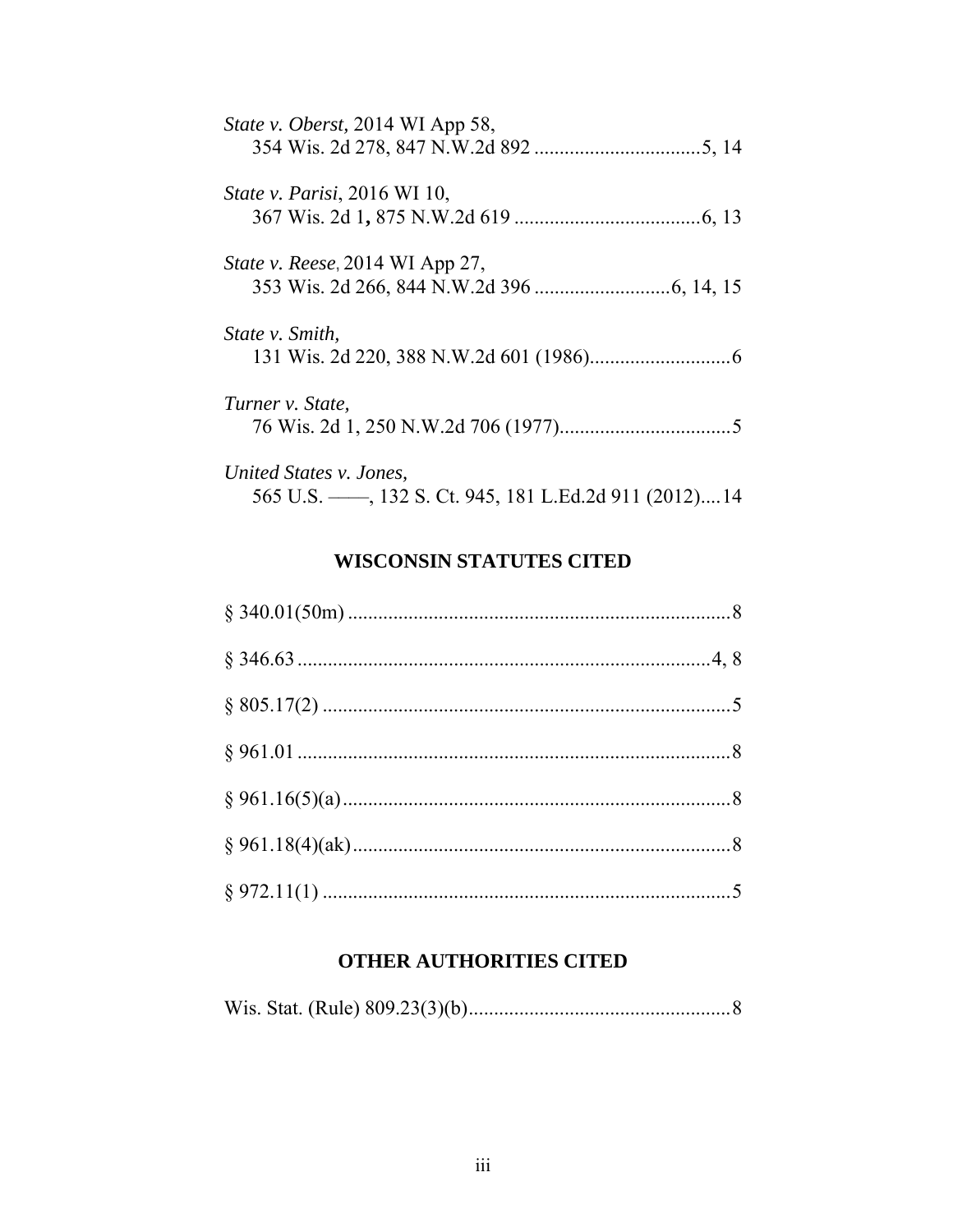#### STATE OF WISCONSIN

### C O U R T OF A P P E A L S

# DISTRICT I

Appeal Case No. 2015AP001581

#### COUNTY OF MILWAUKEE,

Plaintiff-Respondent,

vs.

ALPESH SHAH,

Defendant-Appellant

ON APPEAL FROM AN ORDER DENYING A MOTION TO SUPPRESS ENTERED ON JANUARY 29, 2015 AND A JUDGMENT OF CONVICTION ENTERED ON JULY 1, 2015, IN MILWAUKEE COUNTY CIRCUIT COURT, THE HONORABLE JOHN SIEFERT, PRESIDING

# BRIEF AND SUPPLEMENTAL APPENDIX OF PLAINTIFF-RESPONDENT

#### **ISSUE PRESENTED**

I. Was a warrantless, non-consensual, blood draw lawful under *State v. Bohling,* where a driver was under arrest for an OWI-related offense, and the arresting officer had reason to believe the driver had been using both alcohol and marijuana?

Trial Court Implicitly Answered: Yes.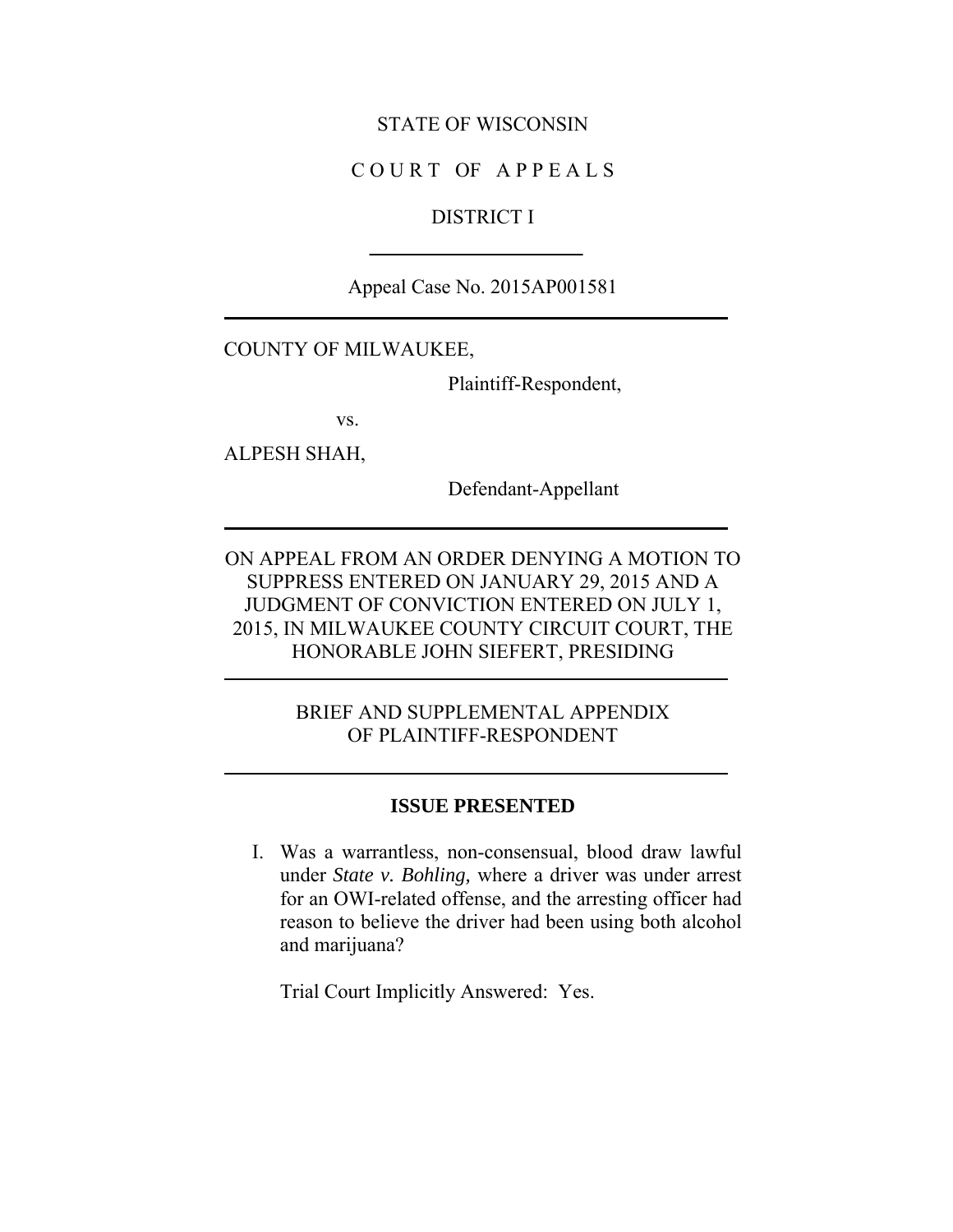### **STATEMENT ON ORAL ARGUMENT AND PUBLICATION**

The County requests neither oral argument nor publication. The briefs in this matter can fully present and meet the issues on appeal and fully develop the theories and legal authorities on the issues. See Wis. Stat (Rule) 809.22(1)(b). Further, as a matter to be decided by one judge, this decision will not be eligible for publication. See Wis. Stat (Rule) 809.23(1)(b)4.

#### **STATEMENT OF THE CASE**

On December 2, 2012 at about 8:30 am, Milwaukee County Sheriff's Deputy Christopher Leranth was working patrol in a marked squad car on the freeway. (R16:9-10) There was another marked squad car in the median, or the left distress lane, with its red lights on. (R16:10) Leranth was in lane 3, driving at about 60 miles per hour, when a sedan—later found to be driven by Alpesh Shah—passed him and the parked squad at a high rate of speed. Shah did not slow down or pull over for the squad with its lights on; instead, he sped up as he passed Leranth. (R16:10) Deputy Leranth saw Shah straddle two lanes for a period of time, and drive at approximately 84 miles per hour in a 50 mile per hour zone. (R16:10-11; R17:9)

Deputy Leranth conducted a traffic stop of the car Shah was driving. When the deputy made contact, Shah only rolled the car window down three to four inches. (R16:12). Deputy Lernath immediately smelled the strong odor of what he believed to be burned marijuana coming from the car. (R16:11) Shah's eyes were red, glassy and bloodshot. (R16:13-14) From his observation, Deputy Lernath believed Shah "possibly could have been smoking marijuana." (R16:14)

Deputy Leranth had Shah step from the car and have a seat in the squad car; he then searched the car Shah was driving (R16:15-16) In that search, the deputy recovered a glass pipe, partially filled with what he believed to be marijuana, and a glass jar that contained what appeared to be fresh marijuana in the center console. (R16:16; R17:12). Deputy Leranth did not note that the pipe was warm as if someone had just been using it. (R16:24) Deputy Leranth also found white powder in the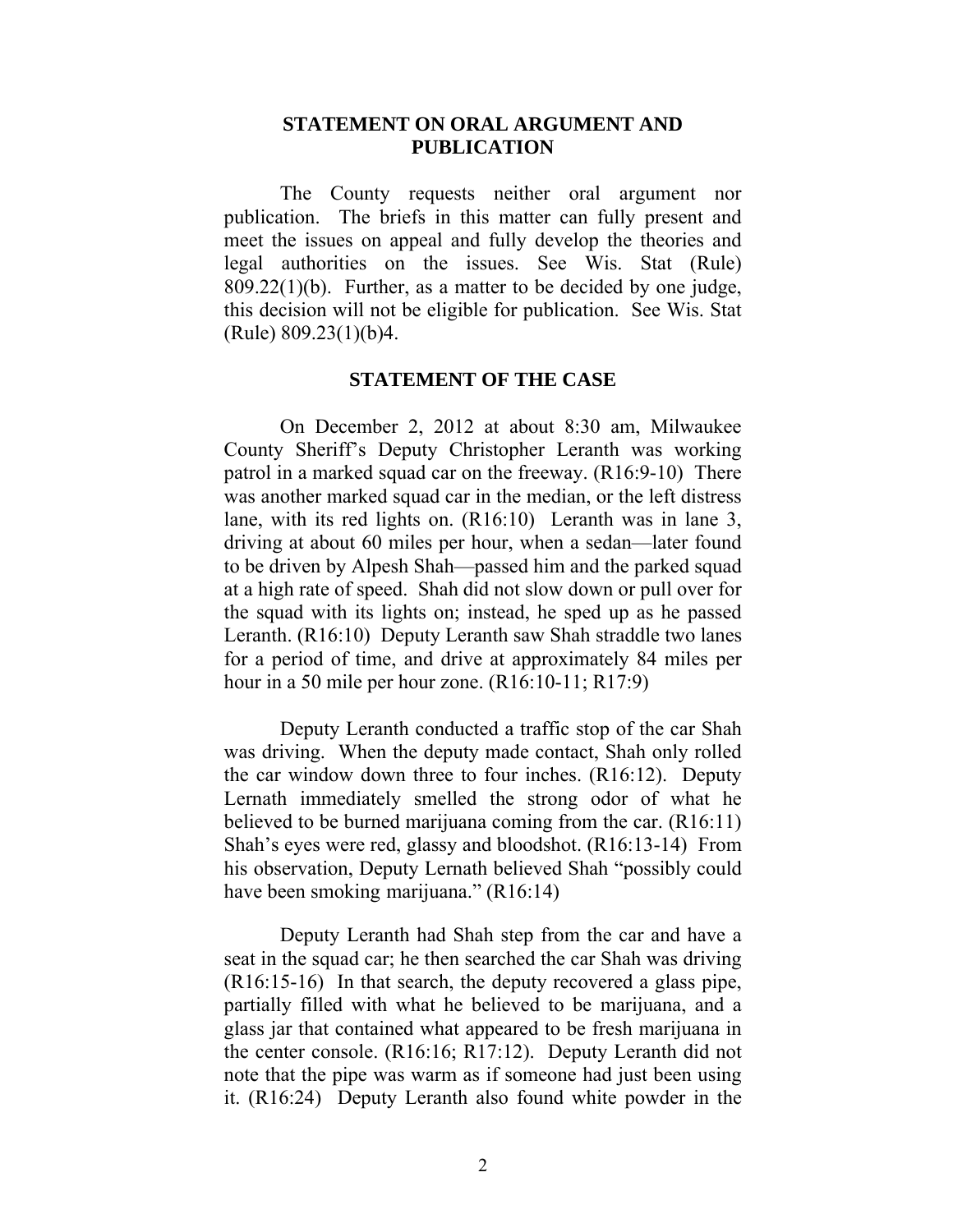glove box and an orange substance packaged in tin foil, in a box. (R16:17) He thought the white powder was cocaine, and he had no idea what the orange substance was. (R16:24-25) The smell of marijuana coming from the car was "overwhelming;" but Leranth did not detect that odor on Shah, once Shah stepped from the car. (R16:29-30)

Deputy James Jarvis responded to assist Deputy Leranth, because Jarvis was trained in the administration of field sobriety tests. (R16:17-18; R17:13) Deputy Jarvis spoke with Shah. Shah said that he had four to five drinks at approximately 1:00 a.m., and that he currently had an empty stomach. (R16:38) He admitted smoking marijuana a couple of days before (R17:24), but denied smoking that morning (R17:36) and denied the marijuana found in the car was his. (R17:14, 36)

Deputy Jarvis attempted to administer field sobriety tests. Shah completed the Horizontal Gaze Nystagmus test, declined two other field tests for medical reasons, but did recite part of the alphabet, as requested. (R16: 39-42; R17:34-35). At the conclusion of the field sobriety tests, Deputy Jarvis placed Shah into custody for operating while "under the influence of drugs." (R17:35). Specifically, based on Shah's erratic driving, the fact that he passed two marked squad cars at high rate of speed, his speed generally, the lane deviation, the strong odor of marijuana, and Shah's bloodshot eyes, Deputy Leranth believed Shah "was possibly under the influence of marijuana while operating the motor vehicle." (R16:19-20).

Because Deputy Leranth believed Shah was under the influence of marijuana, he transported Shah to Froedtert Hospital for a blood draw under the Implied Consent law (R16:42; R17:14). Shah refused to submit to the blood test (R17:14-15), so the deputy had medical personnel perform a non-consensual, warrantless blood draw, which occurred at about 10:30 a.m. (*Id*.; R16:21-22).

The results of that blood draw showed that that Shah had 2.5 ng/mL of Delta-9-THC in his blood (R9), and he was later issued a citation for Operating a Motor vehicle with a Restricted Controlled Substance in his blood, contrary to §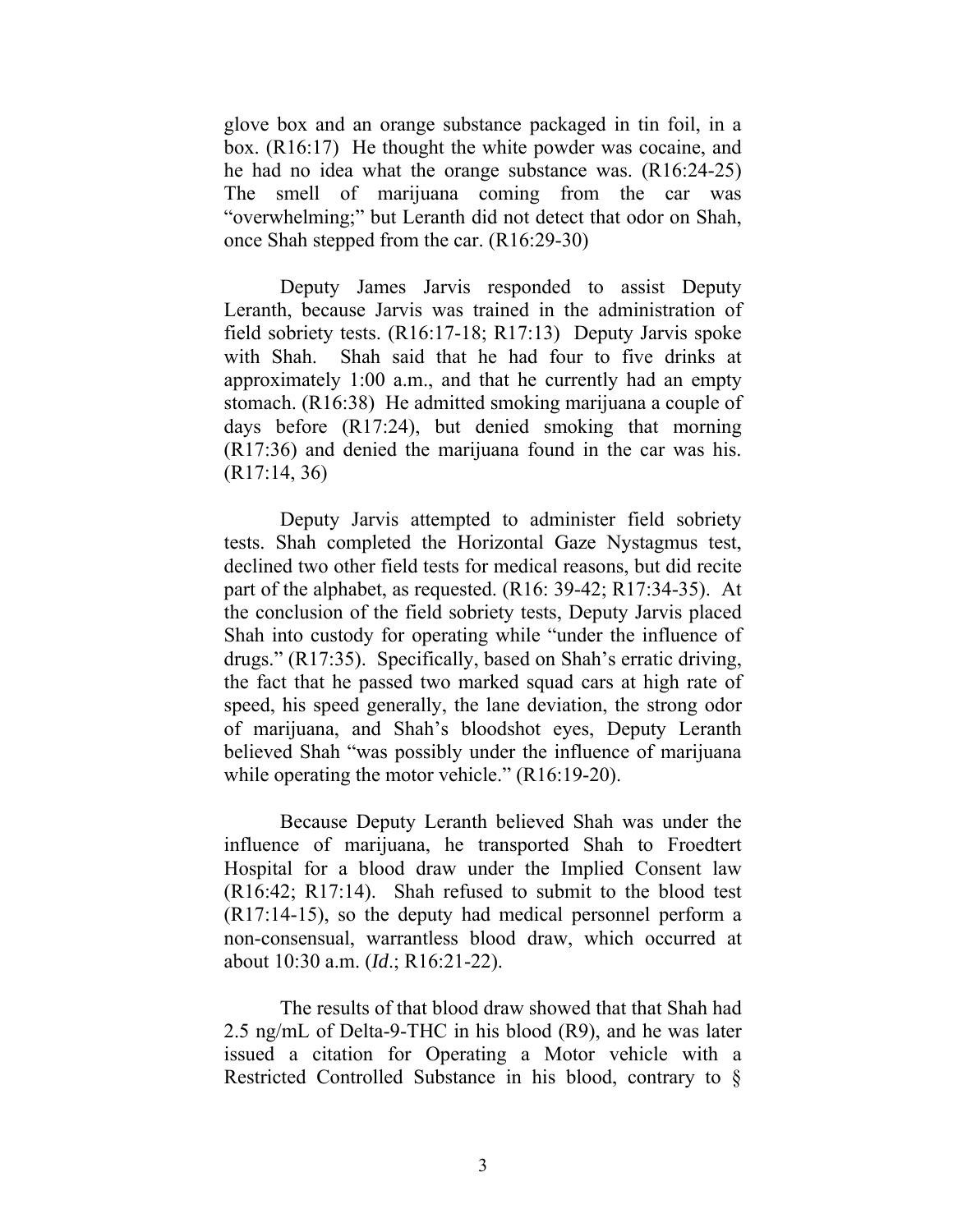346.63(1)(am), Stats. (R2) Shah made his initial appearance on that citation on July 16,  $2013.<sup>1</sup>$  (R1)

Shah filed a motion to suppress the blood test results, arguing (1) under McNeely, exigent circumstances did not exist, per se; (2) while the dissipation of alcohol from the blood might lead to an exigent circumstance, there was no similar concern regarding the metabolization of THC; and (3) ample time existed for the deputy to procure a warrant for Shah's blood. (R3)

A hearing was held on that motion on January 29, 2015. At that hearing, Deputy Leranth testified that, although he was aware of no circumstances that would have prevented him from getting a warrant, he did not do so because, "we didn't need to at the time," as there was no warrant requirement at the time of Shah's arrest. (R16:28, 21) When asked why he requested a warrantless blood draw, Deputy Leranth replied, "I believed he was under the influence of marijuana." (R17:14). He also said,

- A: Because I felt he was under the influence or had marijuana in his system while he was driving.
- Q: Okay. There's no evidence of marijuana in his system over time?
- A: It dissipates. You're still going to find it. But it dissipates, the level dissipates.

#### (R16:21)

 $\overline{a}$ 

After hearing the testimony, Judge Siefert denied Shah's motions. (R16:64)

Judge Siefert presided over Shah's court trial on June 30 and July 1, 2015. (R17, R18) After hearing from the witnesses and the arguments of counsel, Judge Siefert found Shah guilty of Operating a Motor Vehicle with a Restricted Controlled Substance in his blood. (R18:2, 9)

<sup>&</sup>lt;sup>1</sup> Shah was also cited for possession of drug paraphernalia; possession of marijuana; operating with .PAC greater than .08, first offense; exceeding speed zones, thirty to thirty-four, on a highway area; failure to slow vehicle when passing a stopped emergency vehicle; and refusal to take test for intoxication after arrest. (R16; R17) None of those matters are relevant to this appeal.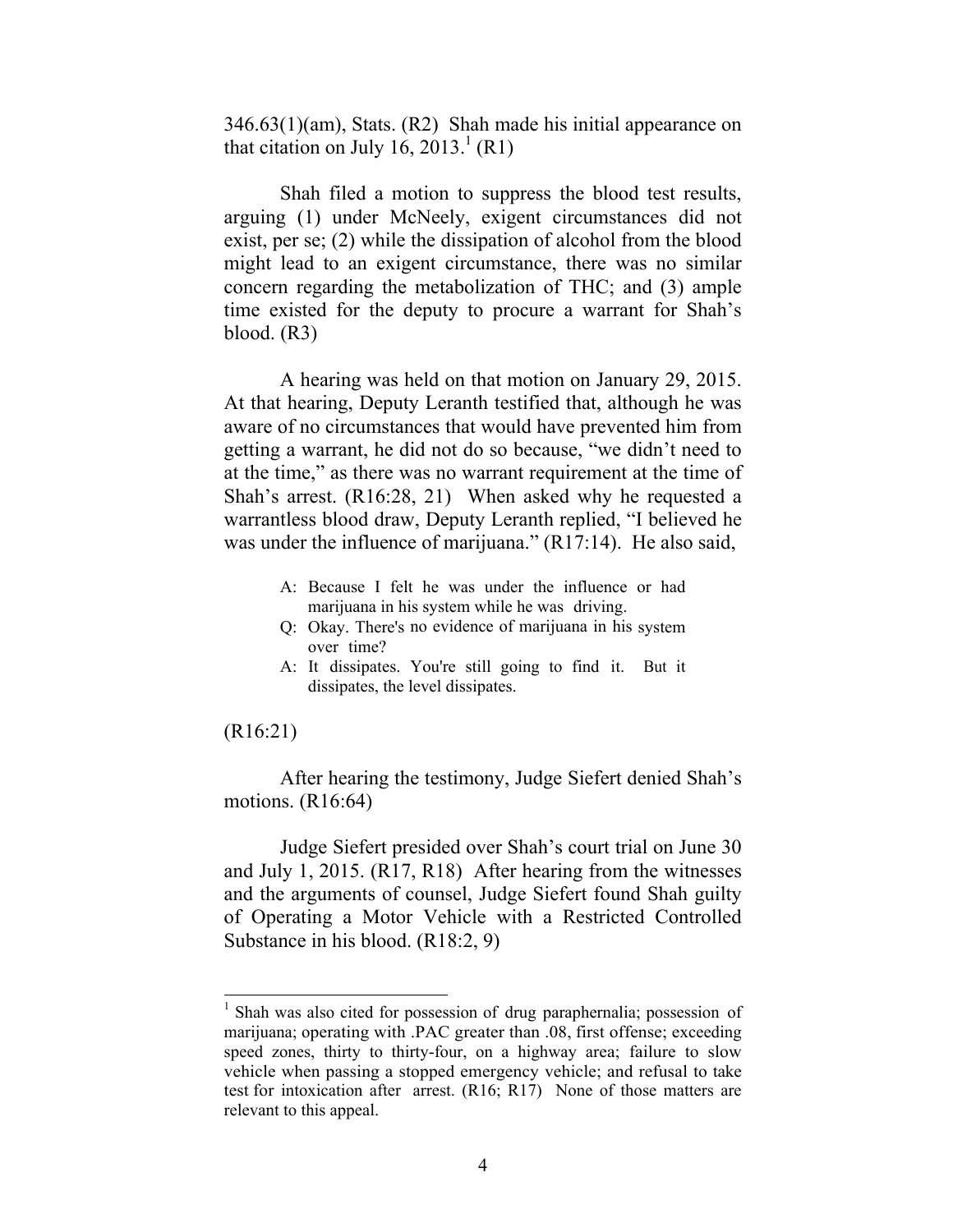This appeal follows.

Additional relevant facts will be set forth, below.

#### **STANDARD OF REVIEW**

A trial court's decision on a motion to suppress evidence presents a mixed question of fact and law. *State v. Casarez*, 2008 WI App 166, ¶ 9, 314 Wis. 2d 661, 762 N.W.2d 385. The reviewing court will uphold the trial court's findings of fact unless they are clearly erroneous. *Id*.; Wis. Stat. § 805.17(2) (made applicable to criminal proceedings by Wis. Stat. §  $972.11(1)$ ). Where the trial court does not make specific findings, it is necessary for this court to independently review the record. *Turner v. State,* 76 Wis. 2d 1, 18-19, 250 N.W.2d 706 (1977).

 The trial court's application of constitutional principles is reviewed de novo *Casarez*, 314 Wis. 2d 661, ¶ 9.

 Whether the good faith exception to the Fourth amendment exclusionary rule precludes suppression of evidence in a particular case is a question of constitutional fact. *State v. Oberst,* 2014 WI App 58, ¶ 4, 354 Wis. 2d 278, 847 N.W.2d 892. A reviewing court must accept the trial court's factual findings unless they are clearly erroneous. *Oberst,* 354 Wis. 2d 278, ¶ 4, 847 N.W.2d 892. The application of the good-faith exception is a question of law that a reviewing court reviews *de novo. Id*.

#### **ARGUMENT**

- **I. BECAUSE THE NON-CONSENSUAL, WARRANTLESS SEIZURE OF SHAH'S BLOOD COMPLIED WITH WISCONSIN LAW THEN IN EFFECT, GOOD FAITH PRECLUDES APPLICATION OF THE EXCLUSIONARY RULE** 
	- **a. Warrantless seizures of a person's blood were governed by** *State v. Bohling* **at the time of this incident***.*

As our Supreme Court recently noted,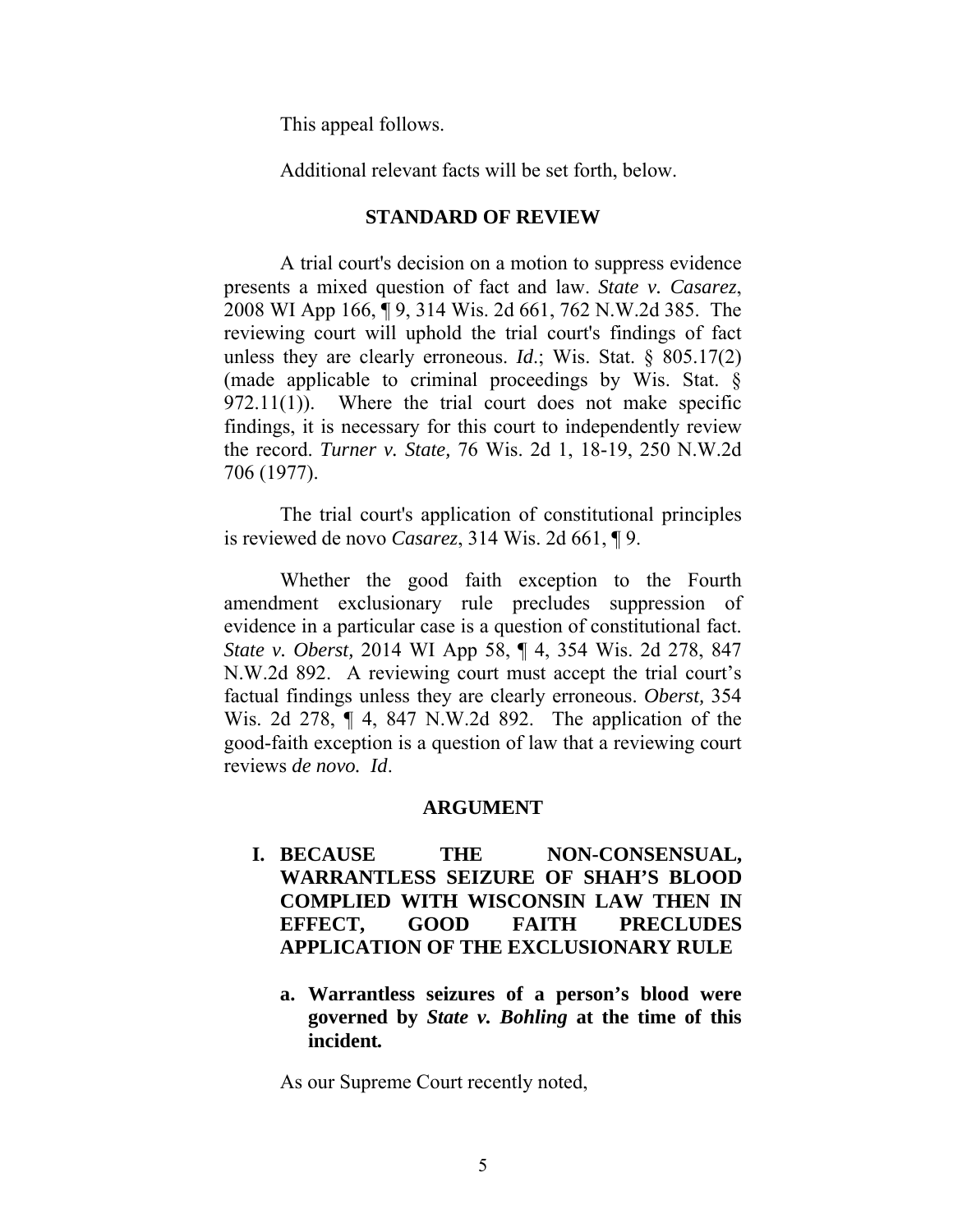The Fourth Amendment to the United States Constitution and Article I, § 11 of the Wisconsin Constitution prohibit "unreasonable searches and seizures." Warrantless searches are per se unreasonable unless they fall within a well-recognized exception to the warrant requirement.

*State v. Parisi*, 2016 WI 10, ¶ 28, 367 Wis. 2d 1**,** 875 N.W.2d 619. (Internal quotations and citations omitted).

One of the well-recognized exceptions to the warrant requirement is the doctrine of exigent circumstances. *Payton v. New York*, 445 U.S. 573, 575, 583-88 (1980); *State v. Hughes*, 2000 WI 24, ¶17, 233 Wis. 2d 280, 289-290, 607 N.W.2d 621; *State v. Smith,* 131 Wis. 2d 220, 228, 388 N.W.2d 601 (1986). That exception applies when the exigencies of the situation make the needs of law enforcement so compelling that a warrantless search is objectively reasonable under the Fourth Amendment. *Parisi*, 367 Wis. 2d 1**,** ¶ 29, 875 N.W.2d 619, citing *Missouri v. McNeely,* 569 U.S. \_\_\_, 133 S. Ct. 1552, 1558 (2013).

Until the United States Supreme Court's decision in *McNeely* was announced in 2013, "forced blood draws"—that is blood taken without consent and without a warrant—were governed by *State v. Bohling*, 173 Wis. 2d 529, 537-38, 494 N.W.2d 399 (1993). *State v. Reese***,** 2014 WI App 27, ¶17, 353 Wis. 2d 266, 844 N.W.2d 396.

# **b. The** *Bohling* **test applied in instances where an officer reasonably believes drug intoxication is present.**

In *Bohling*, the Court found that "the dissipation of alcohol from a person's blood stream constitutes a sufficient exigency," per se, to justify a warrantless blood draw. *Bohling*, 173 Wis. 2d at 533, 494 N.W.2d 399. The Court therefore held that officers were permitted to obtain blood without a warrant and without consent when (1) the blood was taken to obtain evidence of intoxication from a person lawfully arrested for a drunk-driving related violation or crime; (2) a clear indication existed that the blood draw will produce evidence of intoxication; (3) the method used to take the blood sample was reasonable and is performed in a reasonable manner; and (4) he arrestee presented no reasonable objection to the blood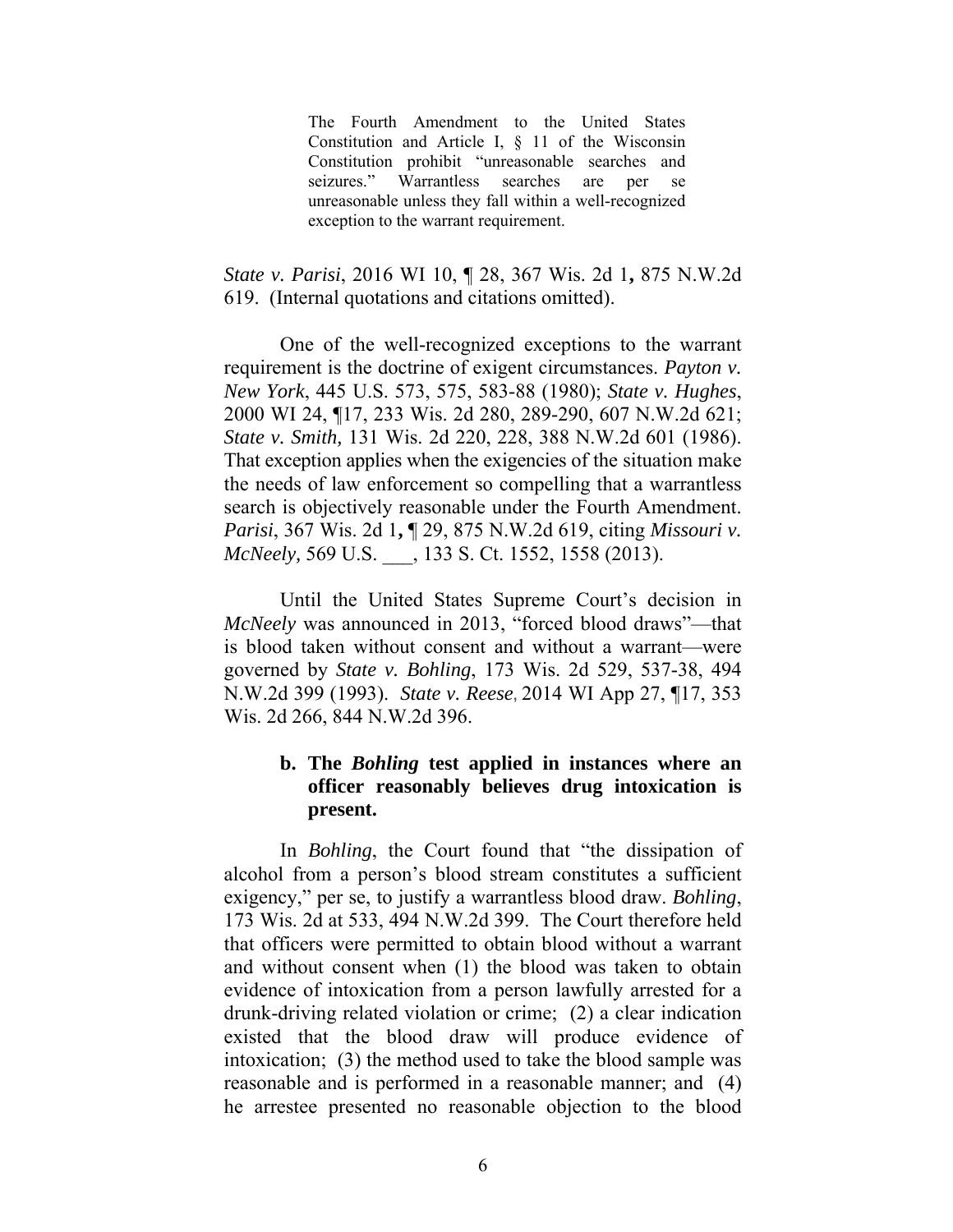draw. *Bohling*, 173 Wis. 2d at 533–34, 494 N.W.2d 399. Thus under *Bohling*, a blood sample could be obtained without the showing of any additional exigencies.

*Bohling* specifically noted the dissipation of alcohol from a person's system as an exigent circumstance. It is the County's position that the dissipation or metabolization of a controlled substance creates the same exigency, per se. As a consequence, *Bohling* applies in cases of operating while under the influence of a controlled substance, such that no additional exigency is required.

Like alcohol, a controlled substance will be eliminated from a person's blood in time. While the elimination period may differ from that of alcohol, and while some drugs may be in a person's system long enough for a warrant to be obtained, there is no way for an officer to know whether that time exists when making an arrest for operating while under the influence of a controlled substance.

First, until the blood is drawn, the officer cannot be certain what drugs have been consumed: street drugs are not produced under the controls attendant to the alcohol industry. A person may intend to consume one drug, but may find it was a different one, or laced with a different one. A person may intentionally have taken more than one drug; or, a person may not be truthful about what drug he has taken: he may admit to having taken one, but may actually have taken a different drug, or a combination of drugs.

Second, an officer cannot be certain when the drug was consumed, and cannot be expected to know metabolization data for every controlled substance.

Shah seems to argue that metabolization or dissipation is irrelevant in drugged driving cases, that no exigency exists because the restricted controlled substance law requires only the presence–not any particular amount–of the restricted controlled substance. (*Id*., p. 11, 14). The argument follows that an immediate blood draw is not necessary: it doesn't matter if the level of the drug dissipated, because the level is irrelevant. This position is in error, for several reasons.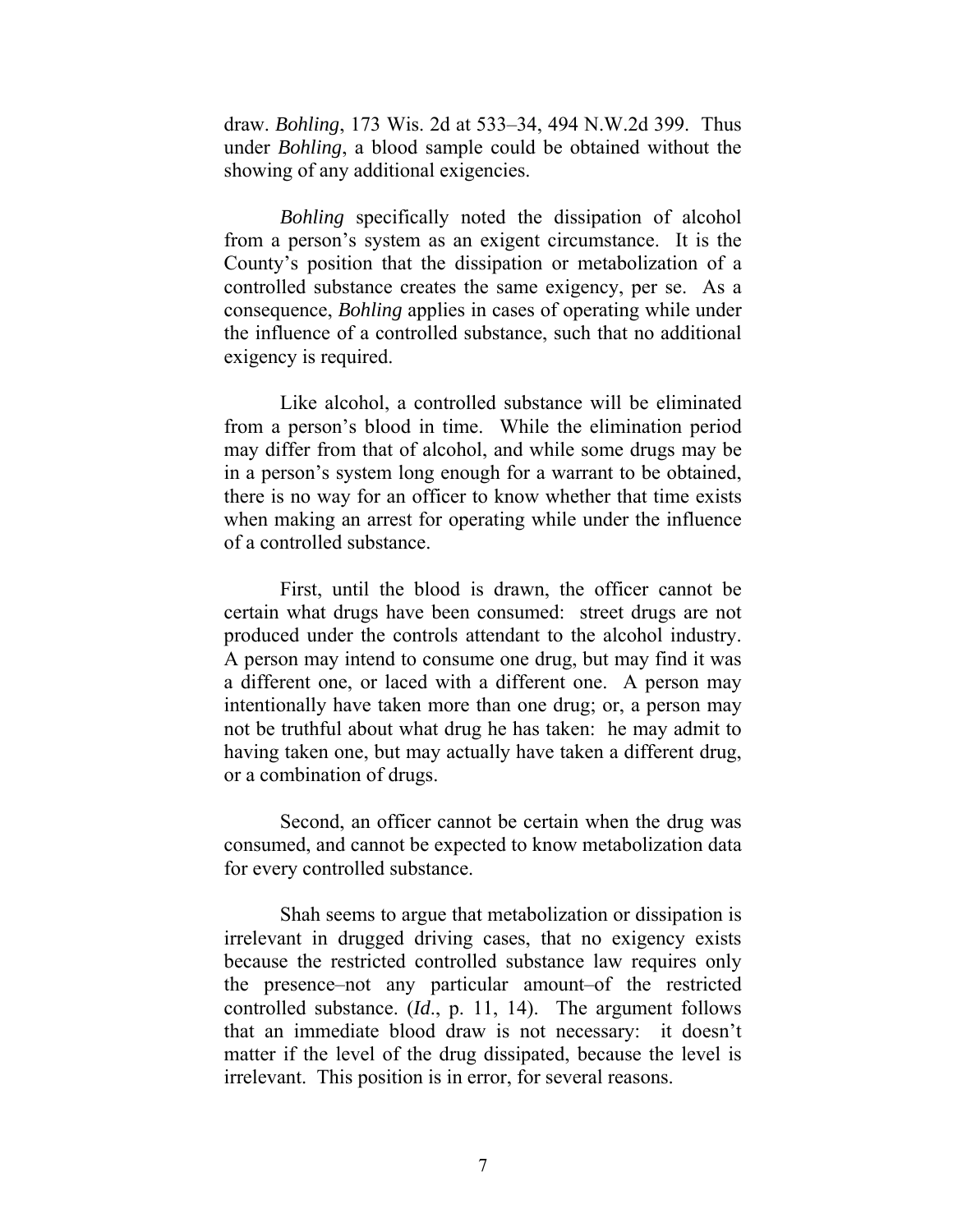While the mere presence of a restricted controlled substance may be sufficient to prove guilt in a charge of operating a motor vehicle while having a restricted controlled substance in the blood under Wis. Stat.  $\S$  346.63(1)(am), the level could be relevant to a companion charge of operating a motor vehicle under the influence of a controlled substance, under 346.63(1)(a). Moreover, not all controlled substances are restricted controlled substances.<sup>2</sup> Amphetamine and ketamine, among many others, are Schedule II and Schedule III drugs, and thus not restricted controlled substances. Wis. Stat. §§ 961.16(5)(a), 961.18(4)(ak). Operation of a motor vehicle following consumption of such drugs could not be prosecuted under Wis. Stat.  $\S$  346.63(1)(am), and the mere presence of a such a drug in a person's blood would not support a conviction under Wis. Stat.  $\S$  346.63(1)(a). And, as a matter of common sense, even restricted controlled substances will metabolize to a point where they are no longer detectable.

The County's position that *Bohling* is applicable in drugged driving cases is supported by the Court of Appeals' decision in *State v. Malinowski*, No. 2010AP1084-CR, unpublished slip op. (WI App Nov.  $10, 2010$ <sup>3</sup> (Appendix 101). In *Malinowski*, an officer (Officer Long) stopped Malinowski because of unusual driving. On contact with Long, Malinowski appeared lethargic and confused, had difficulty producing his drivers' license, and seemed confused. From her continued contact, the field sobriety tests and PBT result (which did not register the use of alcohol), Long formed the opinion that Malinowski was under the influence of drugs. She arrested him and transported him to a hospital for a blood test. When

 $\overline{a}$ 

<sup>&</sup>lt;sup>2</sup> The term "restricted controlled substance," is defined in Wis. Stat.  $\S$ 340.01 **(50m):** 

<sup>&</sup>quot;Restricted controlled substance" means any of the following:

<sup>(</sup>a) A controlled substance included in schedule I under ch. 961other than a tetrahydrocannabinol.

<sup>(</sup>am) The heroin metabolite 6−monoacetylmorphine.

<sup>(</sup>b) A controlled substance analog, as defined in s. 961.01(4m), of a controlled substance described in par. (a).

<sup>(</sup>c) Cocaine or any of its metabolites.

<sup>(</sup>d) Methamphetamine.

<sup>(</sup>e) Delta−9−tetrahydrocannabinol.

<sup>3</sup> An unpublished, but authored, opinion issued on or after July 1, 2009 may be cited for persuasive value. Wis. Stat. (Rule) 809.23(3)(b)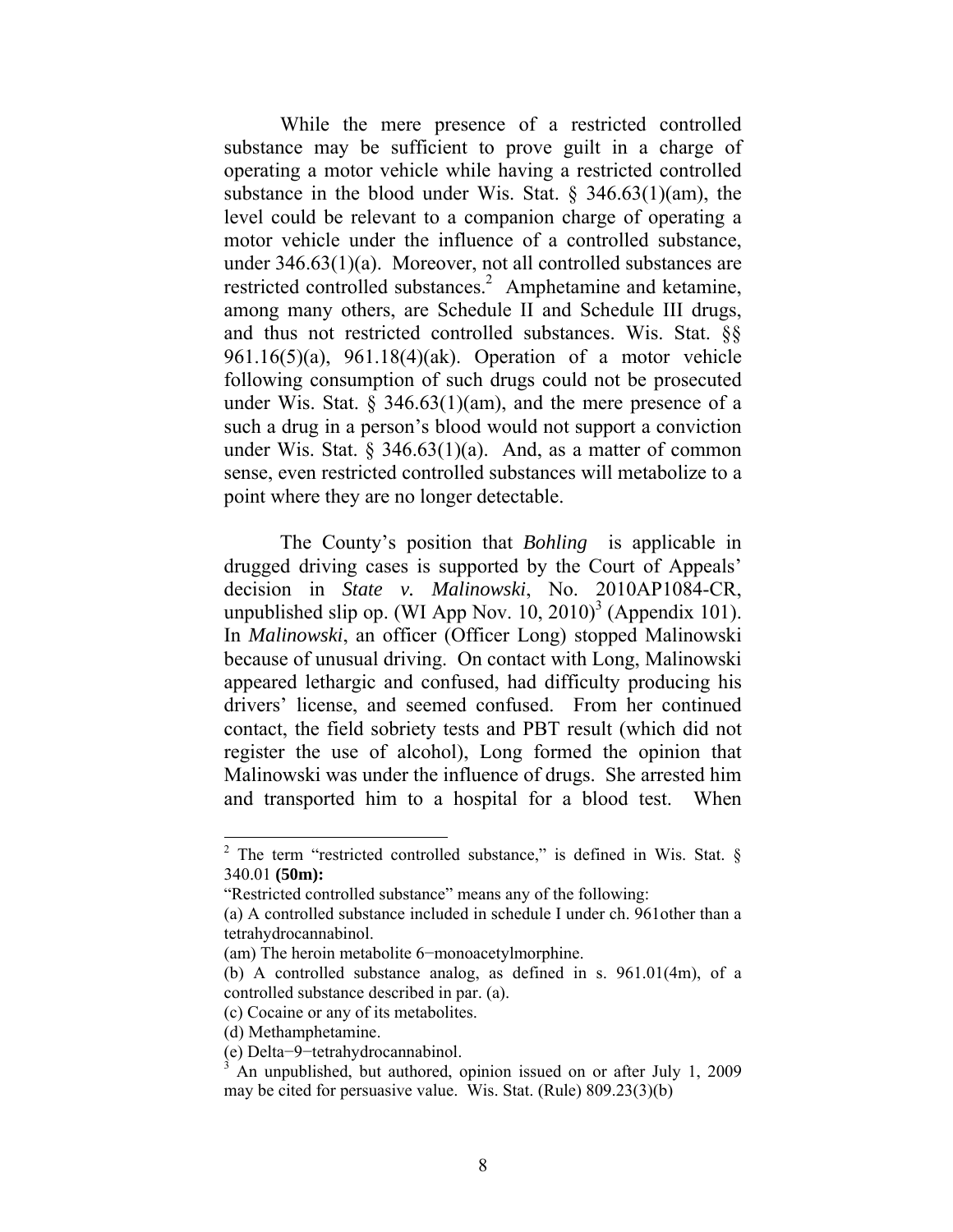Malinowski refused to consent to a blood test, the officer ordered his blood be drawn anyway. He was later charged with operating a motor vehicle while under the influence of a controlled substance (OWI), second offense.

Pre-trial, Malinowski moved to suppress the blood test results. He argued the warrantless blood draw violated the Fourth Amendment and that the officer should have obtained a warrant before drawing his blood. He conceded that—had he been suspected of being under the influence of alcohol— *Bohling* would have permitted a warrantless blood draw. However, like Shah, he argued that *Bohling* did not permit a warrantless blood draw in a controlled substances case: he contended that, while alcohol in the blood begins to diminish shortly after drinking stops, the same is not true of drugs. He argued that exigent circumstances are therefore not present are not present in a case where drugs, rather than alcohol, form the basis for an OWI arrest. In contrast, the State contended that exigent circumstances permitted the warrantless blood draw because drugs dissipate, or are metabolized, over time. The circuit court denied Malinowski's suppression motion, finding that exigent circumstances justified taking his blood without a warrant, and Malinowski appealed.

The court of appeals concluded, as a matter of first impression, that exigent circumstances permit a warrantless blood draw from a person arrested for operating while under the influence of a controlled substance.

The *Malinowski* court "agreed with the majority of jurisdictions that it is not necessary to distinguish between alcohol and drugs for purposes of the exigent circumstances exception." *Id.* at  $\P$ [13-14. It cited with approval the California Court of Appeals decision in *People v. Ritchie*, 181 Cal. Rptr. 773 (Cal. Ct. App. 1982), a drugged driving case where exigent circumstances were present because "drugs in the blood stream, like alcohol, dissipate." *Id.* at 775. The *Malinowski* court agreed with *Ritchie* that 'distinguishing between alcohol and drugs in the context of determining exigent circumstances is a "needless refinement." The *Malinowski* court wrote,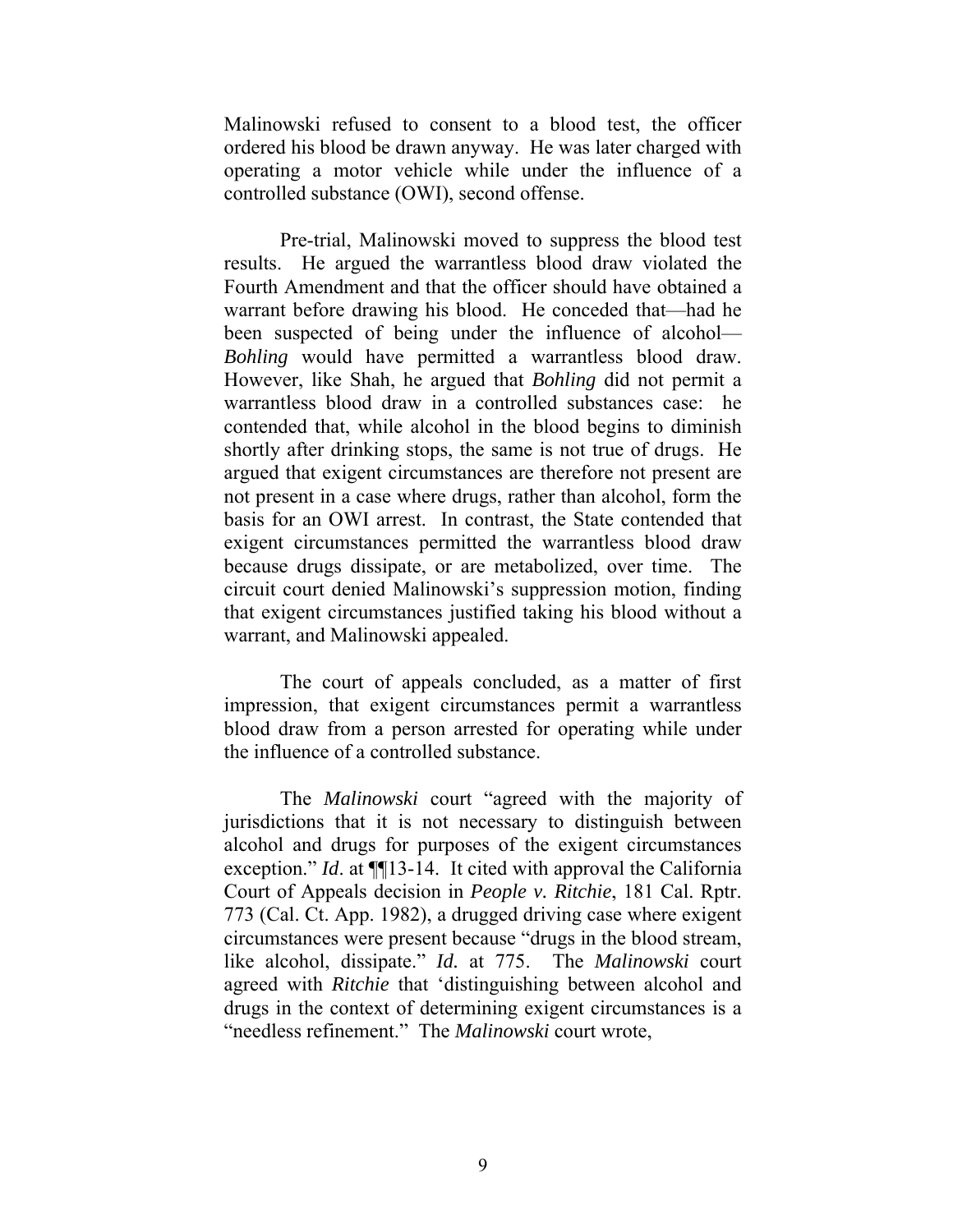¶ 16 We agree with the *Ritchie* court's analysis. Like alcohol, the amount of drugs present in the blood stream begins to dissipate following consumption. Thus, the mere passage of time operates to destroy evidence of the defendant's intoxication. For this reason, exigent circumstances justified the warrantless draw of Malinowski's blood.

### *State v. Malinowski*, No. 2010AP1084-CR, unpublished slip op. ¶ 16 (WI App Nov. 10, 2010).

The court also rejected Malinowski's contention that Long's ignorance of the dissipation rate defeated an exigence circumstances claim:

> ¶ 17 Malinowski argues that even if drugs dissipate from the blood over time, and even if some drugs dissipate rapidly, there were no exigent circumstances in this case because Long had no way of knowing how quickly the particular drugs in Malinowski's blood would dissipate. However, we again agree with the Ritchie court that there is "no basis for a requirement that law enforcement officials ascertain the nature of the drug ingested in order to determine just how fast it will dissipate." Id. "Although some drugs may be detectable for long enough that police can obtain a warrant, police officers cannot know with certainty which drugs are affecting [a] suspect[]" until a blood test is performed. *Steimel*, 921 A.2d at 385. Because police cannot know which drugs an arrestee has taken without first testing the arrestee's blood, accepting Malinowski's argument would mean that police could almost never obtain a blood draw of a suspected druginfluenced driver without first obtaining a warrant.

> ¶ 18 Here, Long suspected Malinowski was under the influence of a controlled substance, but she did not know which controlled substance he had taken. Consequently, she could not ascertain how quickly that substance would dissipate from Malinowski's blood stream without first obtaining a blood sample. Contrary to Malinowski's contention, Long's ignorance of which drugs Malinowski had taken actually contributed to the exigency that justified ordering a warrantless blood draw.

*State v. Malinowski*, No. 2010AP1084-CR, unpublished slip op. ¶ 17 (WI App Nov. 10, 2010) (internal footnote omitted).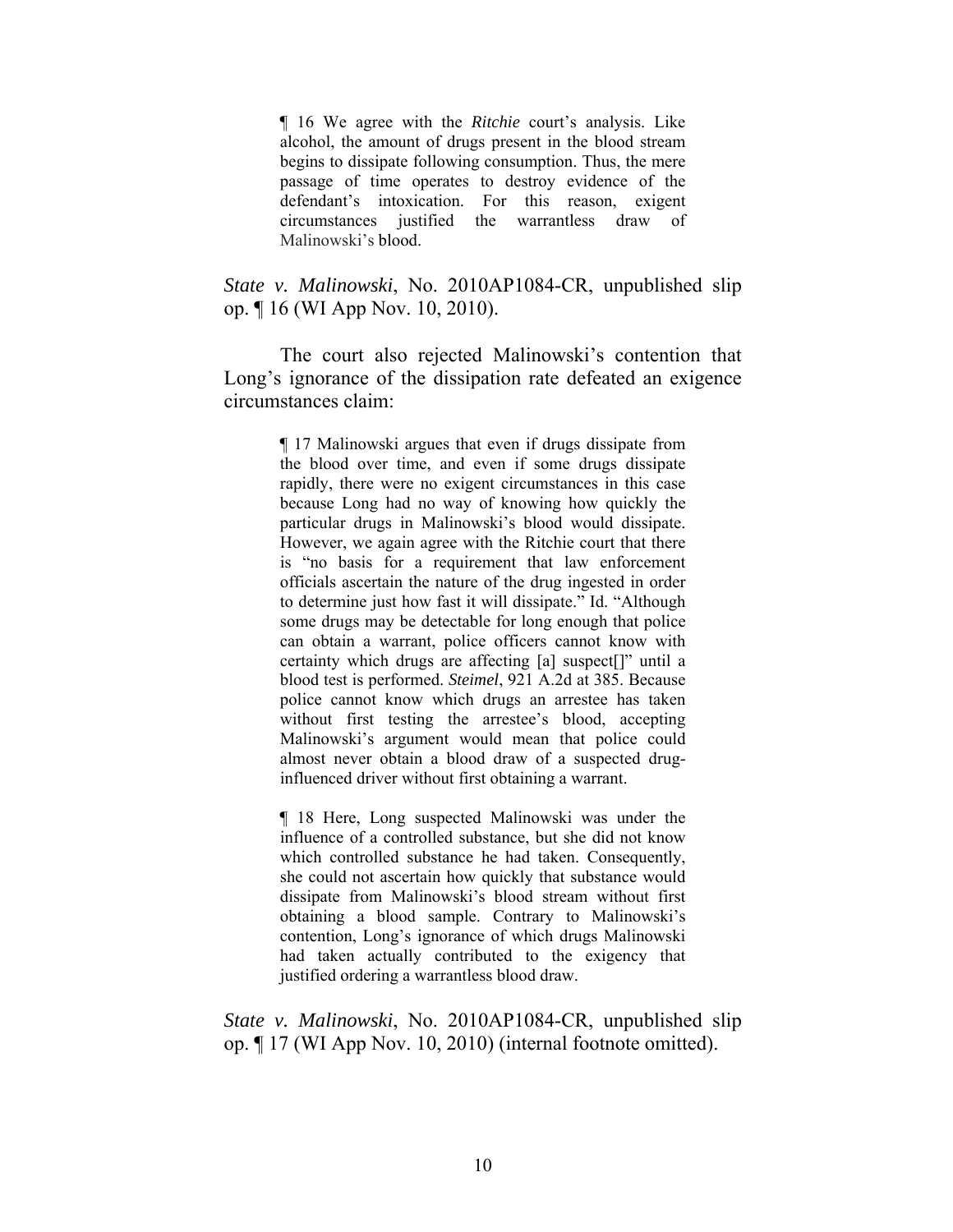Here, Leranth believed that Shah had very recently been smoking marijuana. (R17:25) But he also recovered two additional substances: he thought one was cocaine; he had no idea what the other was, but he gave it to another deputy to be field tested for the presence of drugs. (R16:24-26) As in *Malinowski*, Leranth could not be certain what Shah had taken. And, as in Malinowski, Leranth could not know for certain when Shah had consumed whatever he had consumed. He believed the ingestion to be recent, but the pipe was not warm to the touch, (R16:24; R17:25), and although the car smelled like marijuana, Shah, personally did not.  $(R16:29-30)^4$ 

In arguing that no exigency existed, Shah repeatedly asserts that he was not arrested or charged with operating under the influence of THC, but only for operating while having a restricted controlled substance in his system. (Brief of Defendant-Appellant, p. 7, 9-10). While Shah was tried for Operating with a Restricted Controlled Substance in his blood, the record suggests that he was arrested for Operating a Motor Vehicle While Under the Influence of a Controlled Substance.

Neither deputy was asked for the statutory section that underlay Shah's arrest, both paraphrased the charge as an "operating under the influence" charge. Deputy Leranth testified, "We felt he was possibly under the influence of marijuana while operating the motor vehicle." (R16:19). Asked specifically about the charge for which Shah was arrested, Deputy Leranth testified,

> Q: Okay. But you had arrested Alpesh Shah for operating a motor vehicle while under the influence of THC, correct? A: Correct.

#### (R16:28)

 $\overline{a}$ 

(R16:13)

<sup>&</sup>lt;sup>4</sup> On appeal, Shah cites to "the alleged smoky interior" of the vehicle as support that Shah's use was recent. (Brief of Defendant-Appellant, p. 7). The testimony, however, suggests that it was the odor of the THC which was smoky (as opposed to fresh), not the interior of the car.

Q: Okay. Could you make any identification of whether there was fresh marijuana or the smell of burnt marijuana in this case?

A: It was definitely the smell of burnt marijuana. It was smokey. (sic)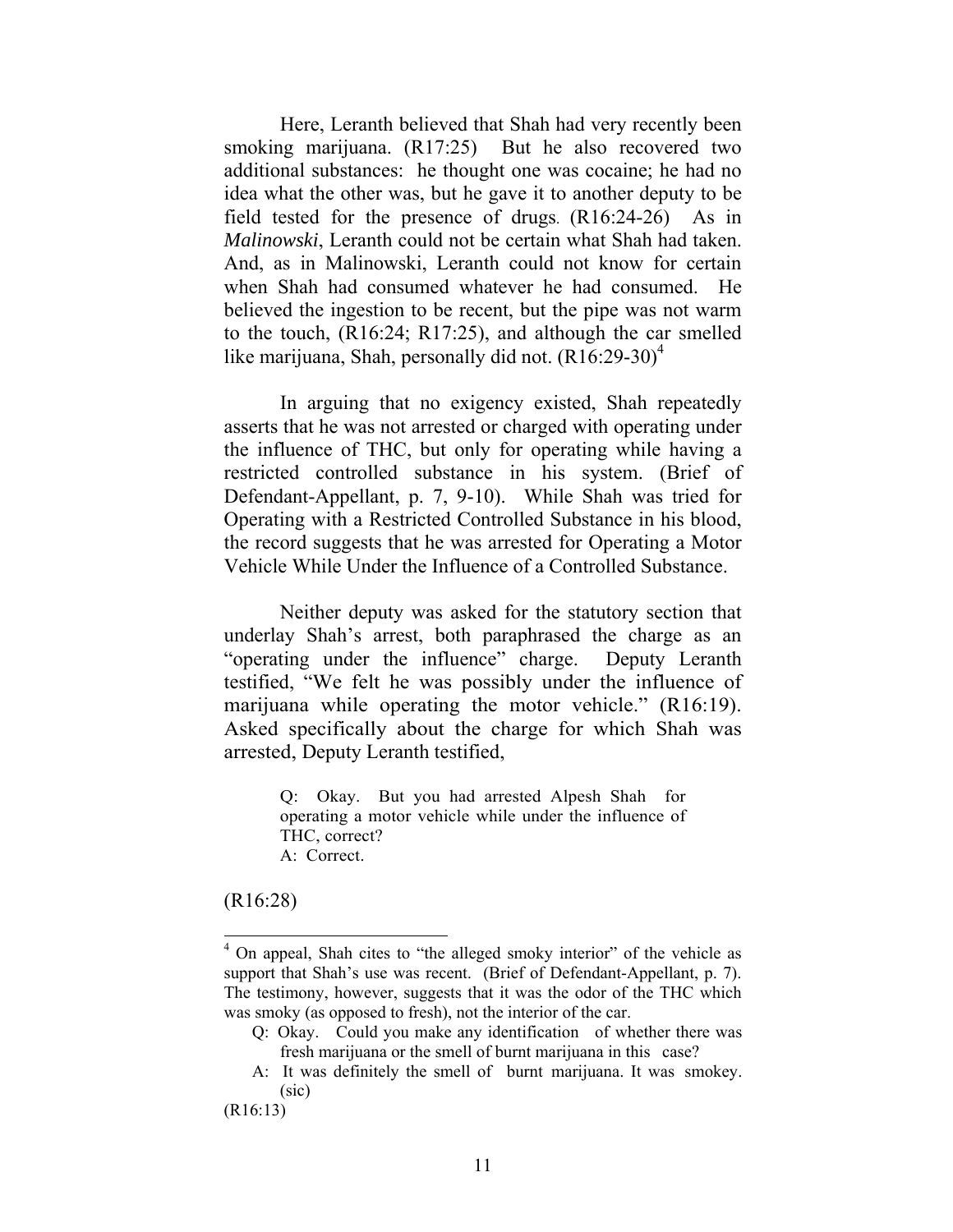Deputy Jarvis testified that Shah was arrested for impaired driving, or driving under the influence. He said that, following the field sobriety tests,

> Mr. Shah was handcuffed and detained and put in the rear of Deputy Leranth's car for pending a blood draw for determining to see for impaired driving while under the influence of marijuana.

(R16:42-43)

 Asked again, Jarvis reiterated that Shah was arrested for impaired driving:

> Q: So based on what you said was the drinking earlier, the lack of ability to follow orders, the driving, the fact that you guys found the marijuana pipe with marijuana in it, suspected marijuana, and the driving that you placed him under arrest for that impaired driving? A: That's correct.

(R16:43-44)

While Shah is correct that the level of a restricted controlled substance is generally irrelevant to a restricted controlled substance charge, the level could be relevant to a charge of operating while under the influence of a controlled substance, where the County would need to prove impairment due to the controlled substance. That the County did not ultimately proceed on that charge is irrelevant: the question is whether, at the time of seizure, there was the risk of loss of evidence, such that an exigency existed.

Under circumstances similar to these, the *Malinowski*  court held that the warrantless blood draw was lawful under *Bohling*. This court should hold the same.

### **c. Shah's admission to drinking alcohol independently justified a warrantless blood draw under** *Bohling.*

Even if *Bohling* does not permit warrantless, nonconsensual blood draws where drugs alone are implicated, it would justify the blood draw here. Shah told Deputy Jarvis that that he had four to five drinks, ending at approximately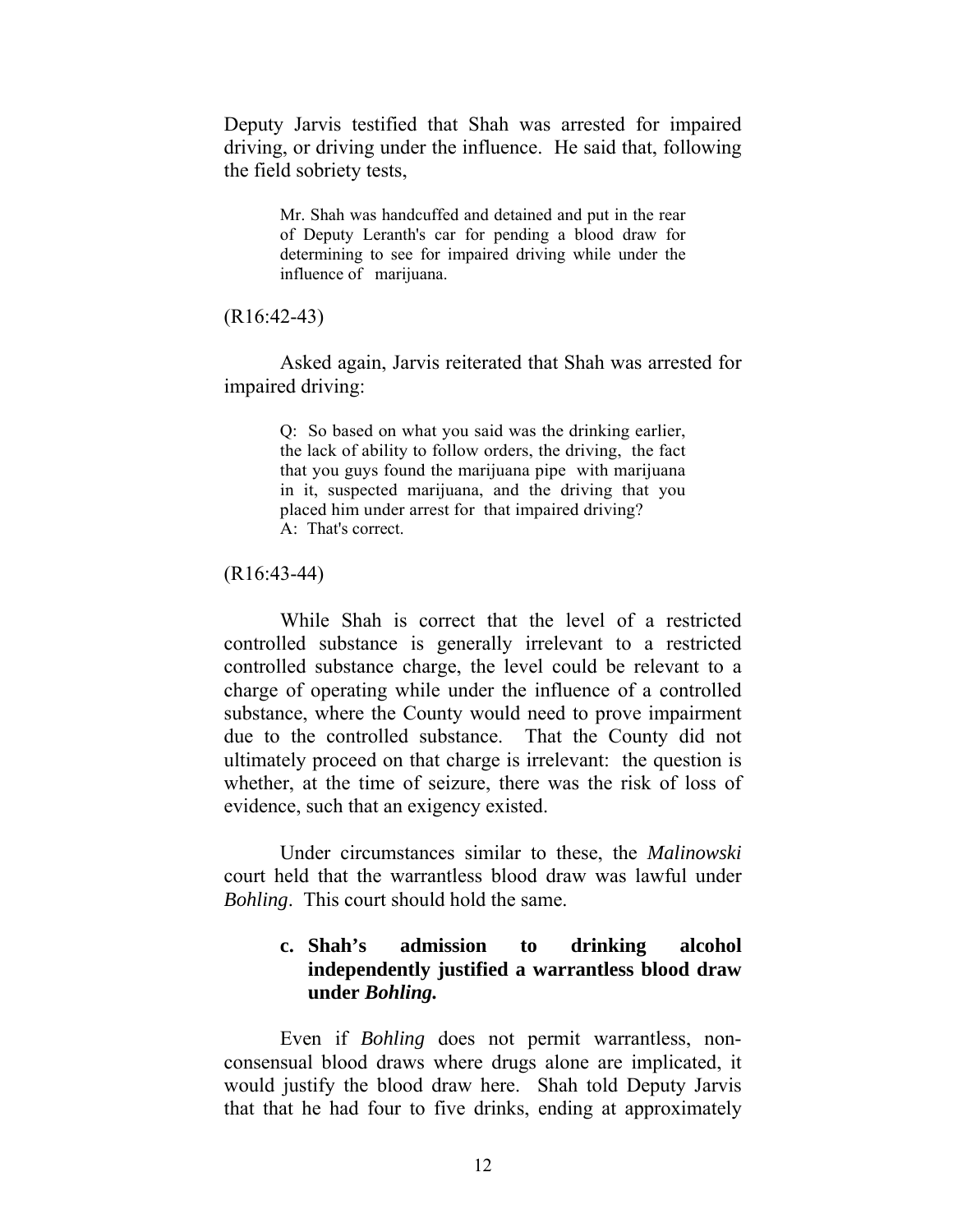1:00 a.m. (R16:38). That admission, combined with Shah's apparent inability to see or perceive two squad cars—one of which had its lights on—the impaired driving and his red, glassy and bloodshot eyes (R16:13-14), would warrant a reasonable officer to believe that Shah was under the influence of alcohol, or alcohol and a controlled substance.

The record demonstrates that Deputy Leranth and Deputy Jarvis did suspect both marijuana and alcohol-related impairment. On the form used to submit the blood sample to the Hygiene Laboratory for testing, received in evidence at trial as Exhibit 5, Deputy Leranth requested that the laboratory conduct both an alcohol and full drug panel, rather than just THC or alcohol and THC. (R9:5; Appendix 109) And, testifying about the decision to arrest Shah, Deputy Jarvis explained,

> The decision was based on representations that he had indicated that he had drank up until 1:00 that morning with four to five drinks, his inability to follow orders, the inability to ascertain through the standardized field sobriety tests that he possibly could be not following orders, and the strong odor of marijuana, as well as the contents found in the vehicle, in conjunction with the report from Deputy Leranth that he personally observed him pass the fully-marked squad car at a high rate of speed in lane one, northbound on Interstate 43.

(R16: 43-44)

That Shah reported last consuming those drinks some seven-and-a-half hours before the stop made the need to draw blood without delay even more urgent.

# **d. The Deputy's Good Faith Reliance on** *Bohling* **precludes the application of the exclusionary rule in this case.**

*Bohling,* of course, was abrogated by *McNeely*. *See*, *Parisi*, 367 Wis. 2d at 15, ¶ 23, 875 N.W.2d at 623; *State v. Kennedy,* 2014 WI 132, ¶5, 359 Wis. 2d 454, 461, 856 N.W.2d 834. However, the blood draw in the instant case occurred some four months before *McNeely* was decided. It is the County's position that *Bohling* was controlling case law at the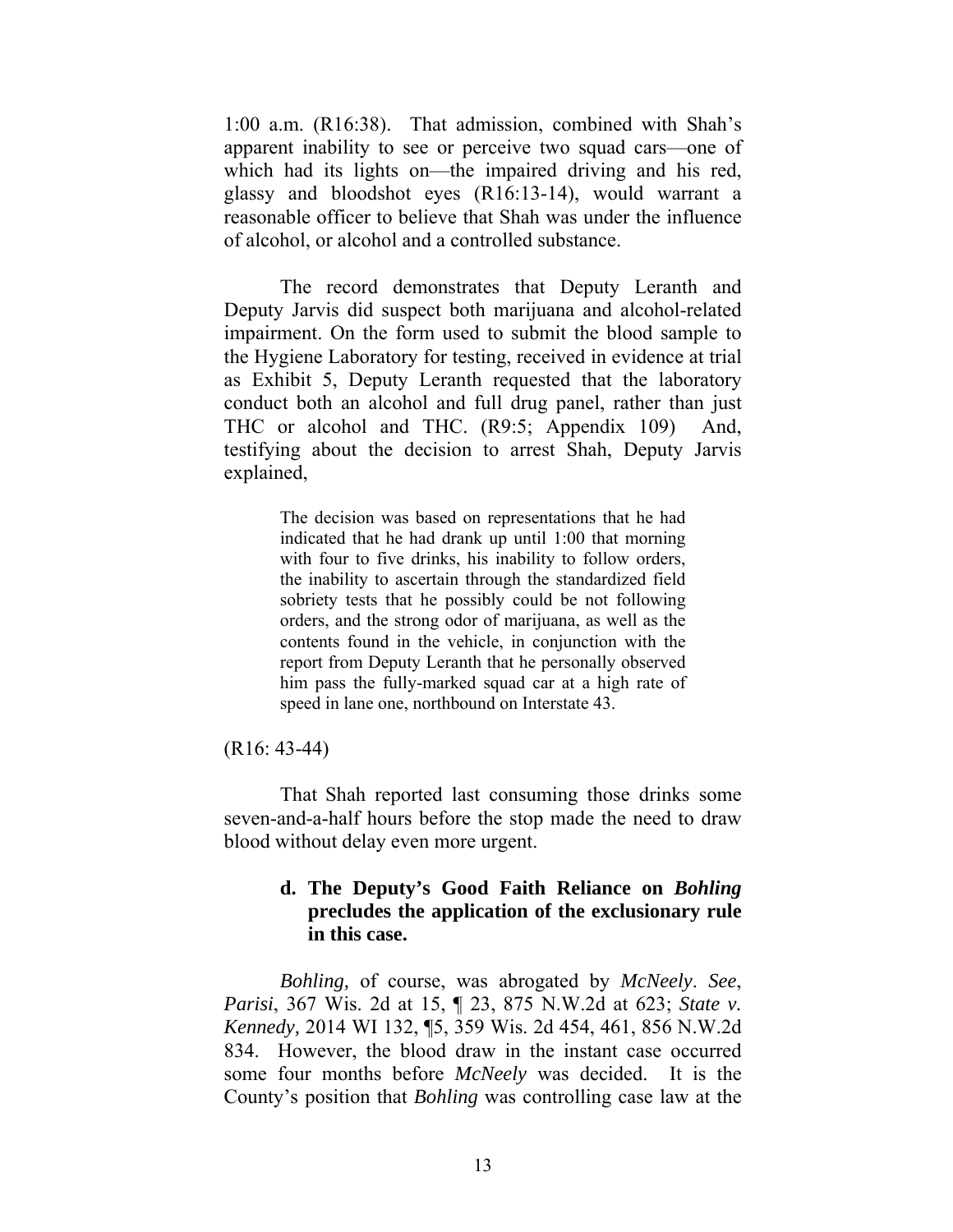time of the instant seizure and that if the blood was drawn in good faith reliance on, and in compliance with, *Bohling,* the exclusionary rule should not apply.

Numerous Wisconsin cases have recognized that the good faith exception precludes the application of the exclusionary rule where officers conduct a search in objectively reasonable reliance upon clear and settled Wisconsin precedent that is later deemed unconstitutional by the United States Supreme Court. *State v. Dearborn,* 2010 WI 84, 327 Wis.2d 252, 786 N.W.2d 97 [involving the search of a vehicle incident to arrest, prior to the Supreme Court's decision in *Arizona v. Gant,* 556 U.S. 332, 129 S. Ct. 1710, 173 L.Ed.2d 485 (2009)]*; State v. Loranger*, 2002 WI App 5, 250 Wis. 2d 198, 640 N.W.2d 555 [involving the warrantless use of a thermosimaging device prior to the Supreme Court's decision in *Kyllo v. United States,* 533 U.S. 27, 121 S. Ct. 2038, 150 L.Ed.2d 94 (2001)]; *State v. Oberst, supra* [involving the warrantless installation of a GPS tracking device on a vehicle prior to the Supreme Court's decision in *United States v. Jones,* 565 U.S. – –––, 132 S. Ct. 945, 181 L.Ed.2d 911 (2012)]. More specifically, several case have held that the good faith exception precludes application of the exclusionary rule when officers, pre-McNeely, acted in reliance on and in accordance with *Bohling. Kennedy, supra; Reese***,** *supra*.

In *Reese*, the defendant was arrested for an OWI offense on June 18, 2009. He was transported to a hospital where blood was drawn without a warrant and without separate exigent circumstances. *Reese*, 353 Wis. 2d 266, ¶¶ 4, 14, 844 N.W.2d 396. Reese argued that the only evidence of exigent circumstances in his case was the natural dissipation of alcohol from his blood. Relying on *McNeely,* Reese argued that that evidence, standing alone, was insufficient to support a finding of exigent circumstances and that warrantless blood draw was therefore inadmissible. The State conceded that it had not established exigent circumstances independent of the dissipation of alcohol from Reese's blood, but contended that the good faith exception articulated in *State v. Dearborn,* rendered the blood test result admissible. *Reese*, 353 Wis. 2d 266, ¶ 19, 8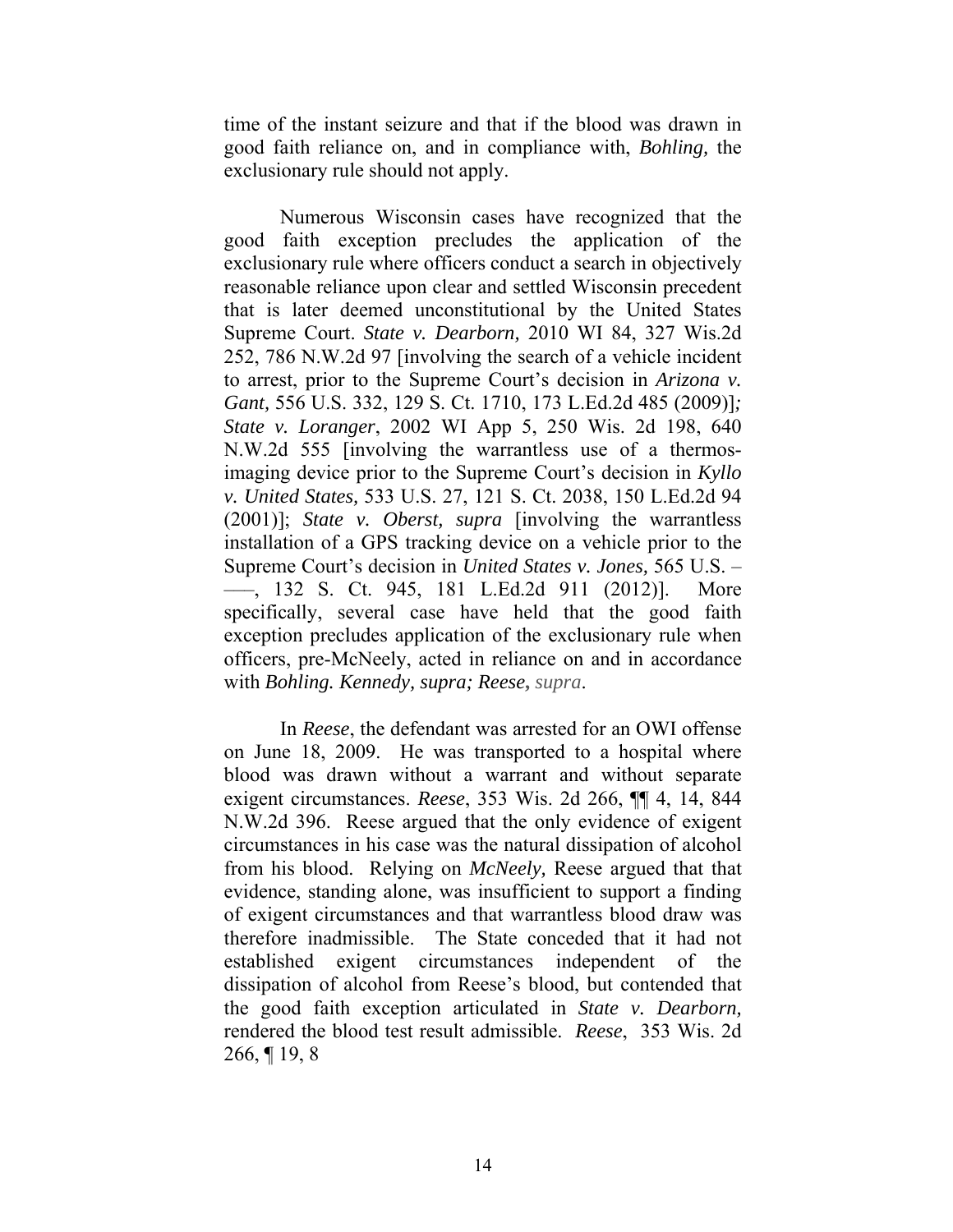The court of appeals agreed with the State and refused to suppress the blood test. The court wrote,

> ¶ 22 As was the case in *Dearborn,* the police officer here was following the "clear and settled precedent" when he obtained a blood draw of Reese without a warrant. The deterrent effect on officer misconduct, which our supreme court characterized as "the most important factor" in determining whether to apply the good faith exception, would, as in *Dearborn,* be nonexistent in this case because the officer did not and could not have known at the time that he was violating the Fourth Amendment. *See id.,* ¶ 49. At the time of the blood draw the officer was following clear, well-settled precedent established by the Wisconsin Supreme Court, which the court has stated "is exactly what officers *should* do." *Id.,* ¶ 44. Accordingly, because the officer reasonably relied on clear and settled Wisconsin Supreme Court precedent in obtaining the warrantless blood draw and because exclusion in this case would have no deterrent effect, we conclude that the blood draw evidence should not be suppressed.

*Reese*, 353 Wis. 2d 266, ¶ 22, 844 N.W.2d 396.

 As in *Reese*, Deputy Leranth relied on *Bohling* when he obtained Shah's blood without a warrant. As in *Reese*, the good faith exception should bar application of the exclusionary rule here.

#### **CONCLUSION**

For the reasons herein, the County requests that this court affirm the trial court's denial of Shah's motion to suppress the results of the non-consensual, warrantless blood draw.

Dated this day of July, 2016.

Respectfully submitted,

 JOHN T. CHISHOLM District Attorney Milwaukee County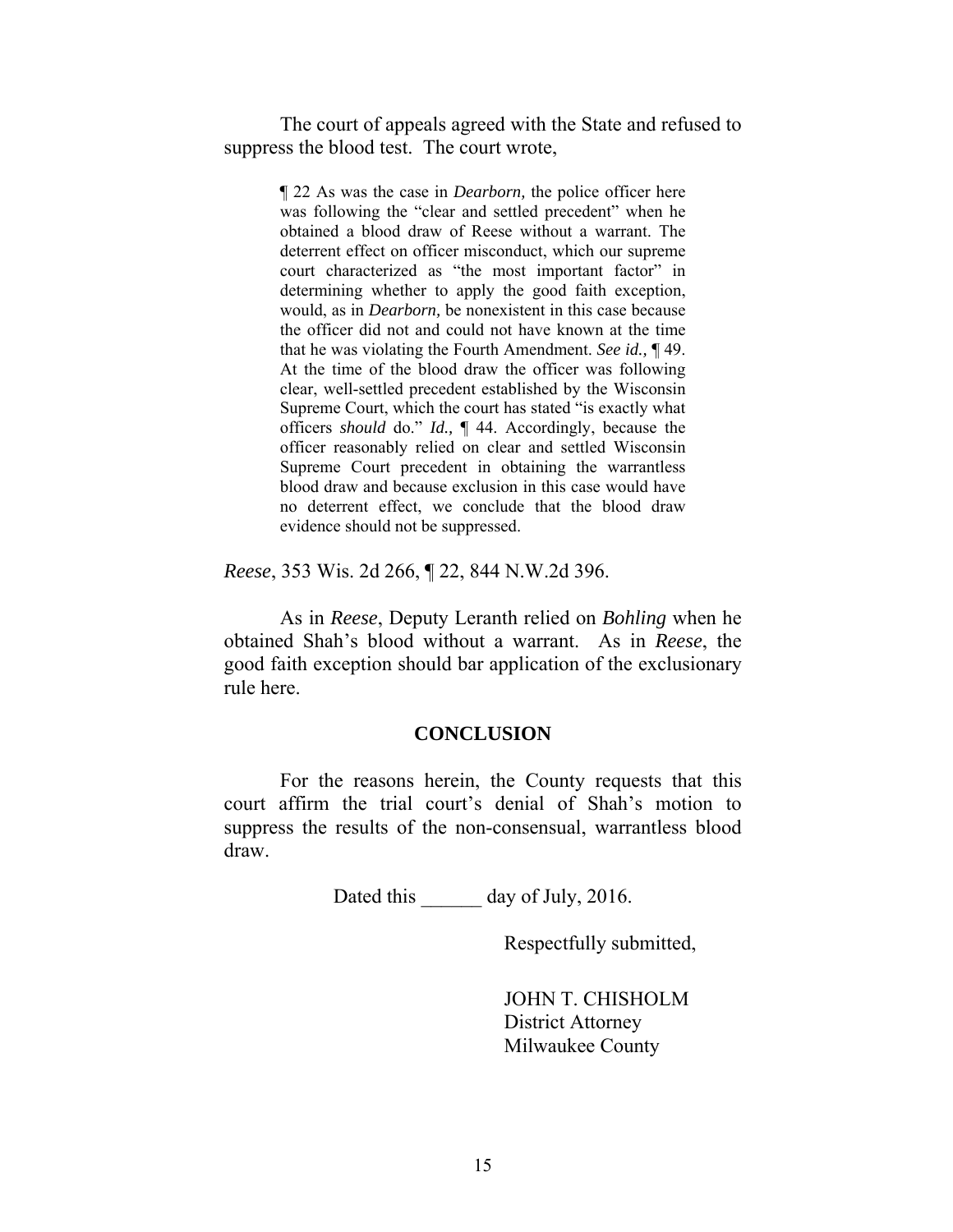Alyssa M. Schaller Assistant District Attorney State Bar No. 1097936

 Karen A. Loebel Deputy District Attorney State Bar No. 1009740

# **CERTIFICATION**

 I hereby certify that this brief conforms to the rules contained in Wis. Stat. § 809.19 (8) (b) and (c) for a brief produced with a proportional serif font. The word count of this brief is 4,648.

\_\_\_\_\_\_\_\_\_\_\_\_\_\_\_\_ \_\_\_\_\_\_\_\_\_\_\_\_\_\_\_\_\_\_\_\_\_\_

Date **Alyssa M. Schaller**  Assistant District Attorney State Bar No. 1097936